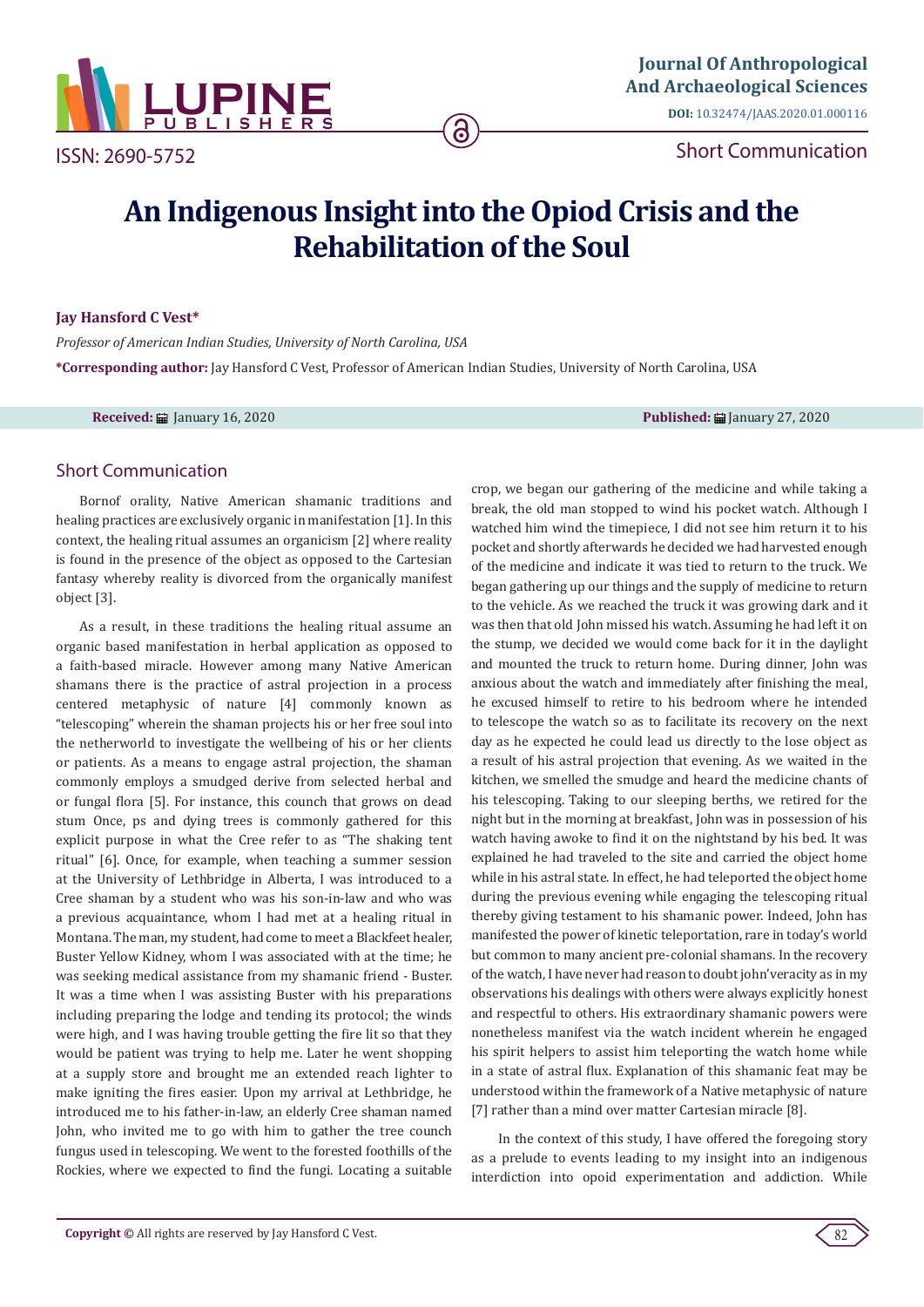teaching at Hamilton College nearby Oneida, New York, my wife and I lived in college owned housing situated within the campus infrastructure – to some extent, it was something like life in the fishbowl, however students did not make a habit of visiting faculty at their homes, but they did have an idea of the residence of respective faculty; hene, one evening there was a call upon my home by one of my former students who was aware of Native religious traditions as per instruction within my course. He had experienced a disturbing event that led him to seek my help. Distressed from opiod experimentation, Jon, having recalled my instruction into shamianic healing, came calling at my home that evening to seek a traditional interdiction into his crisis Of course was not bound to assist him but I did feel an obligation to listen to his narrative so that over my wife's protests, I invited him into our home. In keeping with the traditional protocol, I prepared both a sage and a sweetgrass smudge to purify the environment as we spoke. As the smudge scented the room, Jon explained his distress to me, confessing that he feared he was no longer whole and that something was missing from within him. As I listened to his plight, it became clear to me that the best course of action was to telescope the problem. At first my wife a trained physician was against it but knowing my indigenous attachment to Native medicine, she relented and left me to my retirement to the bedroom to telescope the problem. Not being a Native, she had learned it was important to give me this latitude that I might successfully engage the ritual. Jon had departed with the promise to contact me during the next week so we together might evaluate the findings. Engaguing the counch smudge, I rested in a trance – sleep no sleep state- wherein two visions over helmed me with images of Jon's opiod experminentation. Following my chant, I found myself in the old cemetery on campus where Chief kenadoah rested nearby Rev. Kirkland as founders of the College-known then as Hamilton Onieda Academy with a charter to educate Indians. In my astral state wat the cemetar, beheld an image of Jon standing beneath an ancient elm-something out of Longfelloe's "Sleepy Hollow" - I surmised and as I looked on at him there was something odd or missing. All the graves featured a small orange disc above the hurst in front of the tombstones but looking agai at Jon, I noticed he had no orange light or disc about him and with this observation I knew he was missing his free soul. The second vision put me adjacent to the old quad standing on the cafiteria grounds looking east at a venerable old dorm where I observed an orange disc near the ground floor rise up through the building to exit the roof and I knew it was here he had made his opiod experimentation. Afterwards I consulted with my wife and given her clinical psychology send specialization she offered that such drugs have an effect on the soul saying these drugs excite the soul pushing it to exit the body – hence I offered we must have many soulless people in our society as a product of this opiod crisis. Back on campus in coming days Jon came to see me and as before I observed a sage and sweet grass smudge protocol before discussing my findings with him. O put it mildly he was astonished at what I had seen informing me he had gone with some others to the cemetery following the injection of heroin and I had confirmed his soulless state as thre opied had taken effect upon him. Missing his shadow, he was divorced from his organic existence within the natural world and this frightened me. It was shadow sickness aas a result of the drug. My advice to him was to return to the old elm and there make tobacco offerings – he would need to connect with his shadow and welcome it home or so I advised. to the spirits that he might attract his shadow's return and reunification but I could help him no more as I was leaving the college to take a new post in North Carolina. It was a tricky situation as the power needed wait to restore his shadow was then beyond my iniation into the arts and it could pose a risk to me, if I proceeded without an adequate expertise.

In jon's case, I had divined his opiod expermentation during a shamanic trance and freelygiven my advice to him that he might recover his shadow in theplace where it had been found missing – hallowed ground with the remains of Chief Skenadoah and Rev. Kirkland; hence he had helpers there who might serve to facilitate his recovery. Although I have not seen him since, I learned he did graduate and today enjoys normal life in his original home local of New York City. As a result, I like to think the shamanic interdiction that revealed his shadow sickness was ultimately successful and it may indicate a treatment for lost and disponded suffers of shadow sickness.

### References

- 1. Vest Jay Hansford C (2014) Native American oralcy: Interpreting Indigenous Thought. Vernon, BC: J Charlton Publishing, LTD, UK.
- 2. Whitehead Alfred North (1925) Science and the Modern World.
- 3. Give citation of this problem e.g. cite Descarte via Abram.
- 4. Brown Joseph Epes (1982) The Spiritual Legacy of the American Indian. Indian cosmology pp. 135.
- 5. Indentify and cite the tree counch fungi involved.
- 6. Cite Cree shaking tent ritual.
- 7. Brown (1925) The Spiritual Legacy of the American Indian (crossroad) and by the process metaphysic of Whitehead Alfred North (1982) Science and the Modern World.
- 8. Cite De Cartes.